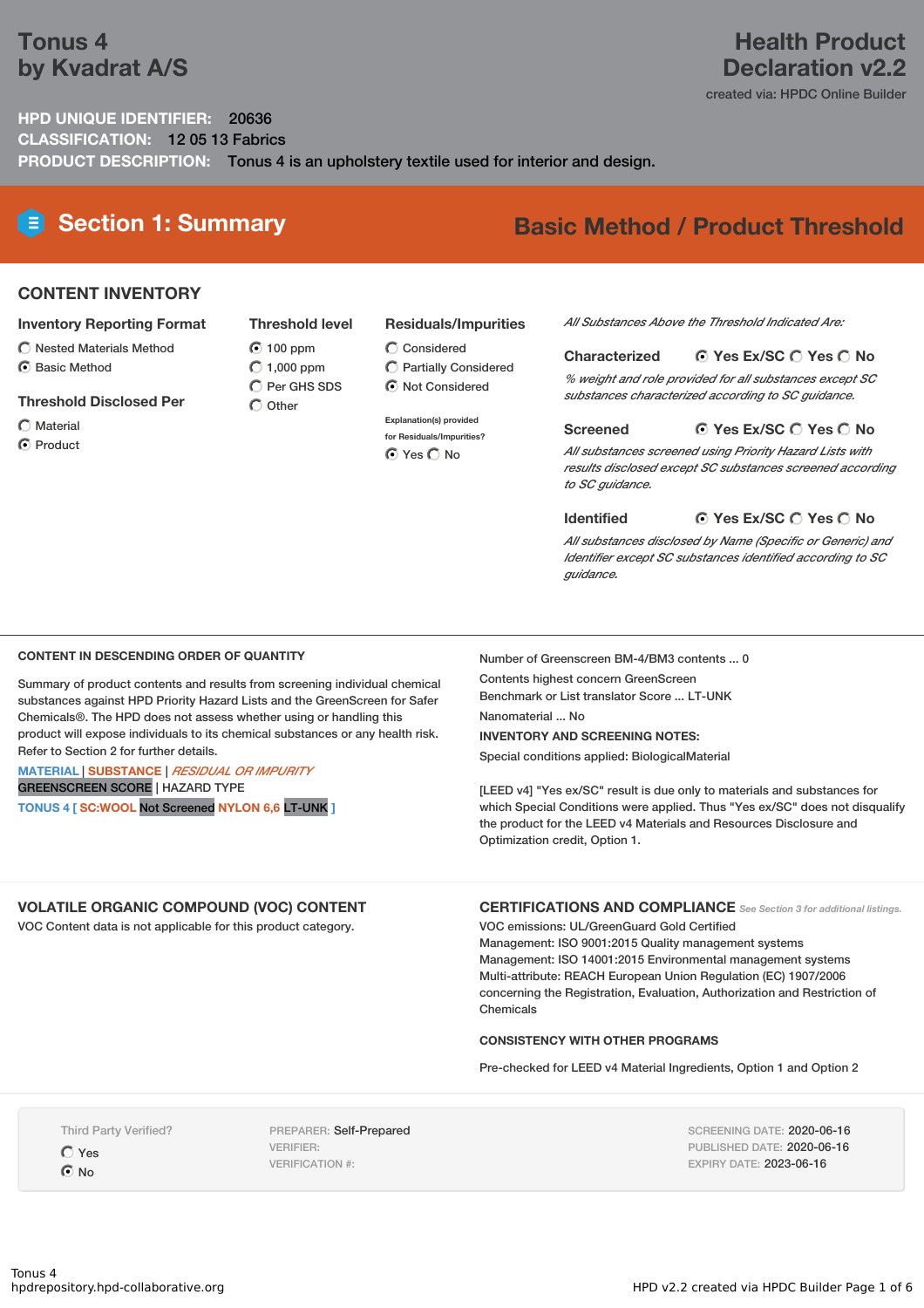This section lists contents in a product based on specific threshold(s) and reports detailed health information including hazards. This *HPD uses the inventory method indicated above, which is one of three possible methods:*

- *Basic Inventory method with Product-level threshold.*
- *Nested Material Inventory method with Product-level threshold*
- *Nested Material Inventory method with individual Material-level thresholds*

Definitions and requirements for the three inventory methods and requirements for each data field can be found in the HPD Open *Standard version 2.1.1, available on the HPDC website at: [www.hpd-collaborative.org/hpd-2-1-1-standard](https://www.hpd-collaborative.org/hpd-2-1-1-standard)*

### **TONUS 4**

PRODUCT THRESHOLD: 100 ppm RESIDUALS AND IMPURITIES CONSIDERED: No

RESIDUALS AND IMPURITIES NOTES: The residuals/impurities have not been considered as there by our requirements have not been used substances of concern and the textile is produced with a high focus on sustainability in all its processes. The textile follow the EU Ecolabel dye restrictions incl. AZO dye and heavy metal restrictions. No content of formaldehyde. Complies with REACH regulation.

OTHER PRODUCT NOTES: Website link to see further technical specifications and certifications: https://kvadrat.dk/products/1110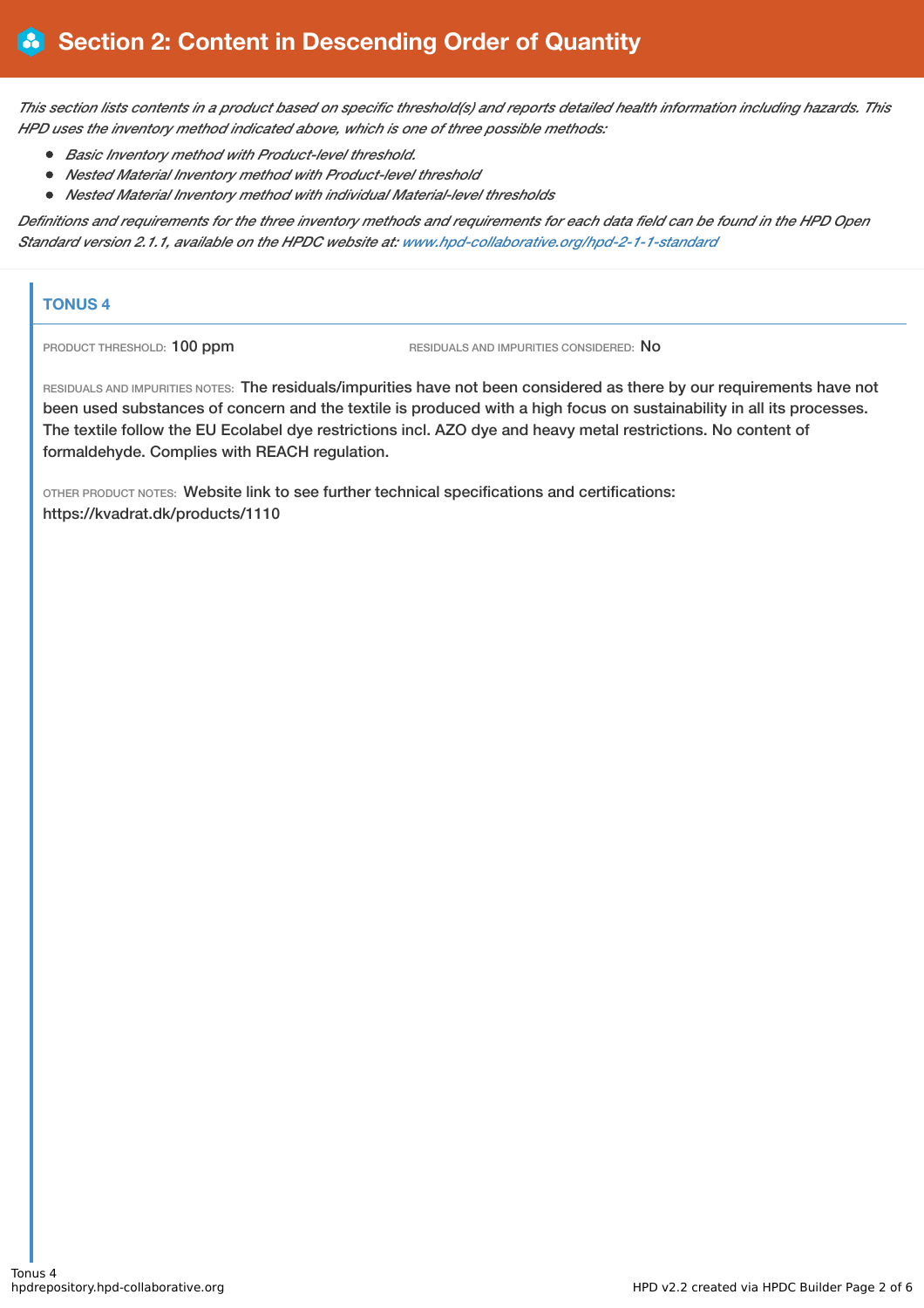|                                                                                                                                                                 |                                                                                                                                                                                                                                                                                                                                                                                                                                                                                                                                                    |                                   | <b>ID: SC:Bio</b>                              |  |  |  |
|-----------------------------------------------------------------------------------------------------------------------------------------------------------------|----------------------------------------------------------------------------------------------------------------------------------------------------------------------------------------------------------------------------------------------------------------------------------------------------------------------------------------------------------------------------------------------------------------------------------------------------------------------------------------------------------------------------------------------------|-----------------------------------|------------------------------------------------|--|--|--|
|                                                                                                                                                                 | HAZARD SCREENING METHOD: Pharos Chemical and Materials Library                                                                                                                                                                                                                                                                                                                                                                                                                                                                                     |                                   | HAZARD SCREENING DATE: 2020-06-16              |  |  |  |
| % : 90,0000                                                                                                                                                     | GS: Not Screened                                                                                                                                                                                                                                                                                                                                                                                                                                                                                                                                   | RC: None                          | SUBSTANCE ROLE: Textile component<br>NANO: No  |  |  |  |
| <b>HAZARD TYPE</b>                                                                                                                                              | AGENCY AND LIST TITLES                                                                                                                                                                                                                                                                                                                                                                                                                                                                                                                             | WARNINGS                          |                                                |  |  |  |
| Hazard Screening not performed                                                                                                                                  |                                                                                                                                                                                                                                                                                                                                                                                                                                                                                                                                                    |                                   |                                                |  |  |  |
| <b>SUBSTANCE NOTES:</b><br>Version: SCBioMats/2018-02-23<br>Category: Animal-based materials<br><b>Identifier: Wool</b><br>materials.<br>because of its ability | This disclosure does not provide information on allergens, hyper-accumulation of metals, production of any toxic substances during<br>normal metabolic activities, pesticides, and other potential hazards or sources of hazards which may be found in certain biological<br>Wool cannot be identified by CAS RN# as it has none. Benefits of wool: Wool is a renewable resource. Wool is very comfortable<br>to absorb/give off humidity. Wool is flame retardant. Wool is biodegradable. Wool is naturally soil resistant. Wool ages with grace. |                                   |                                                |  |  |  |
|                                                                                                                                                                 |                                                                                                                                                                                                                                                                                                                                                                                                                                                                                                                                                    |                                   |                                                |  |  |  |
| <b>NYLON 6,6</b>                                                                                                                                                |                                                                                                                                                                                                                                                                                                                                                                                                                                                                                                                                                    |                                   | ID: 32131-17-2                                 |  |  |  |
|                                                                                                                                                                 | HAZARD SCREENING METHOD: Pharos Chemical and Materials Library                                                                                                                                                                                                                                                                                                                                                                                                                                                                                     | HAZARD SCREENING DATE: 2020-06-16 |                                                |  |  |  |
| %: 10,0000                                                                                                                                                      | GS: LT-UNK                                                                                                                                                                                                                                                                                                                                                                                                                                                                                                                                         | RC: None<br>NANO: No              | SUBSTANCE ROLE: Textile component              |  |  |  |
| <b>HAZARD TYPE</b>                                                                                                                                              | AGENCY AND LIST TITLES                                                                                                                                                                                                                                                                                                                                                                                                                                                                                                                             | WARNINGS                          |                                                |  |  |  |
| None found                                                                                                                                                      |                                                                                                                                                                                                                                                                                                                                                                                                                                                                                                                                                    |                                   | No warnings found on HPD Priority Hazard Lists |  |  |  |
| SUBSTANCE NOTES:                                                                                                                                                |                                                                                                                                                                                                                                                                                                                                                                                                                                                                                                                                                    |                                   |                                                |  |  |  |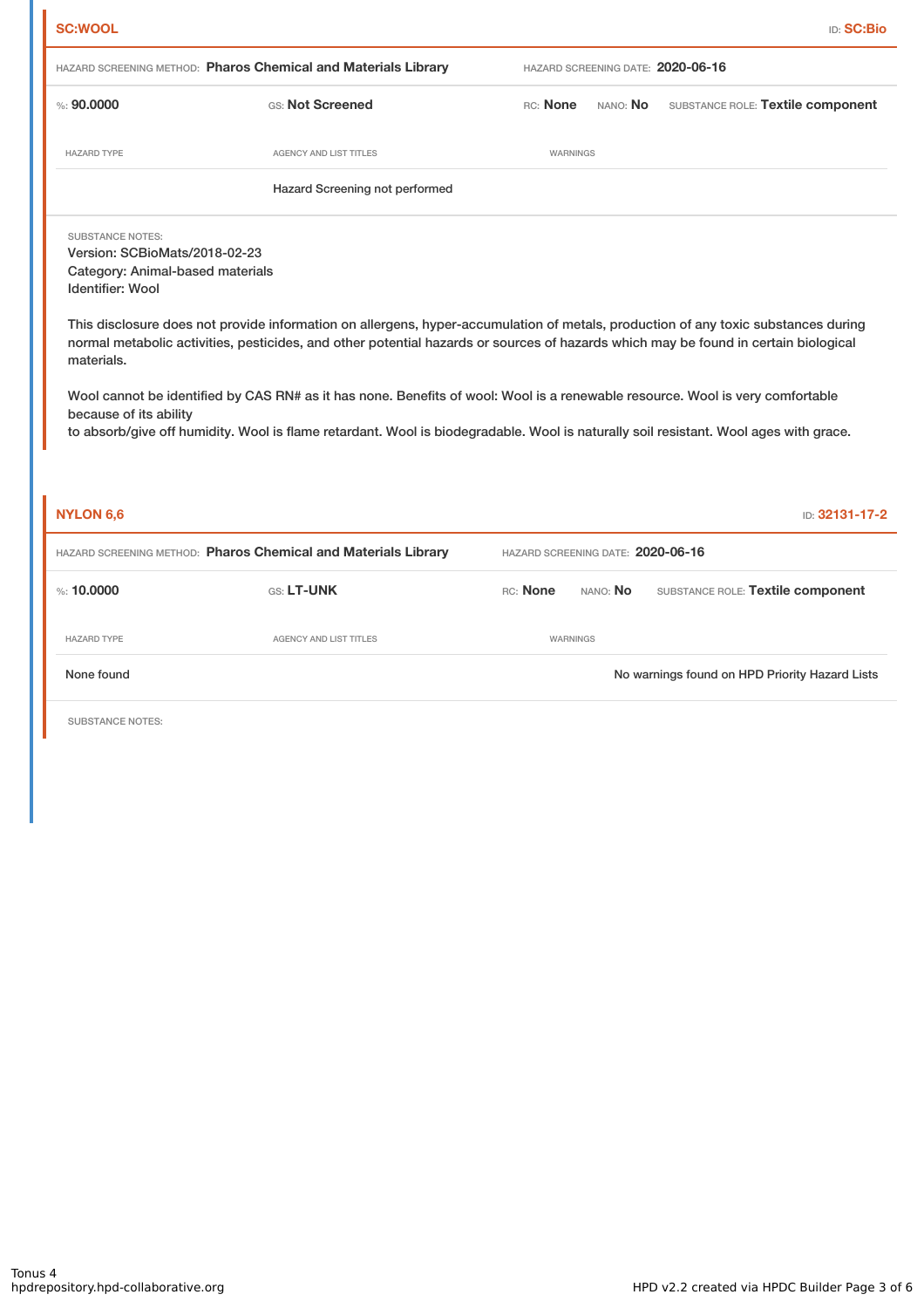This section lists applicable certification and standards compliance information for VOC emissions and VOC content. Other types of *health or environmental performance testing or certifications completed for the product may be provided.*

| <b>VOC EMISSIONS</b>                                                                                                                                                                                                                                |                                                 | <b>UL/GreenGuard Gold Certified</b> |                     |                                                         |  |  |
|-----------------------------------------------------------------------------------------------------------------------------------------------------------------------------------------------------------------------------------------------------|-------------------------------------------------|-------------------------------------|---------------------|---------------------------------------------------------|--|--|
| CERTIFYING PARTY: Third Party<br>APPLICABLE FACILITIES: Building materials, finishes and<br>furnishings.<br><b>CERTIFICATE URL:</b><br>https://static.kvadrat.dk/assets/pdf/collection/green-<br>guard-gold/a4/ggg-1110-sgreenguard-certificate.pdf | <b>ISSUE DATE: 2007-</b><br>06-06               | <b>FXPIRY DATF:</b>                 |                     | CERTIFIER OR LAB: UL<br>Environment                     |  |  |
| CERTIFICATION AND COMPLIANCE NOTES: As the Greenguard certification is renewed annually there has not been set an<br>expiry date.                                                                                                                   |                                                 |                                     |                     |                                                         |  |  |
| <b>MANAGEMENT</b>                                                                                                                                                                                                                                   | ISO 9001:2015 Quality management systems        |                                     |                     |                                                         |  |  |
| CERTIFYING PARTY: Third Party<br><b>APPLICABLE FACILITIES: AII</b><br><b>CERTIFICATE URL:</b>                                                                                                                                                       | <b>ISSUE DATE: 2013-</b><br>$10 - 08$           | <b>EXPIRY DATE:</b>                 |                     | CERTIFIER OR LAB: Alcumus<br><b>ISOQAR</b>              |  |  |
| CERTIFICATION AND COMPLIANCE NOTES: Certificate is renewed every third year.                                                                                                                                                                        |                                                 |                                     |                     |                                                         |  |  |
| <b>MANAGEMENT</b>                                                                                                                                                                                                                                   | ISO 14001:2015 Environmental management systems |                                     |                     |                                                         |  |  |
| CERTIFYING PARTY: Third Party<br><b>APPLICABLE FACILITIES: AII</b><br><b>CERTIFICATE URL:</b>                                                                                                                                                       | <b>ISSUE DATE: 2017-</b><br>$06 - 16$           | <b>EXPIRY DATE:</b>                 |                     | CERTIFIER OR LAB: Alcumus<br><b>ISOQAR</b>              |  |  |
| CERTIFICATION AND COMPLIANCE NOTES: Certificate is renewed every third year.                                                                                                                                                                        |                                                 |                                     |                     |                                                         |  |  |
| <b>MULTI-ATTRIBUTE</b><br>REACH European Union Regulation (EC) 1907/2006 concerning the<br>Registration, Evaluation, Authorization and Restriction of Chemicals                                                                                     |                                                 |                                     |                     |                                                         |  |  |
| CERTIFYING PARTY: Self-declared<br>APPLICABLE FACILITIES: All<br>CERTIFICATE URL: https://echa.europa.eu                                                                                                                                            | ISSUE DATE: 2007-<br>$06 - 01$                  | <b>EXPIRY DATE:</b>                 |                     | CERTIFIER OR LAB: <b>none</b>                           |  |  |
| <b>CERTIFICATION AND COMPLIANCE NOTES:</b>                                                                                                                                                                                                          |                                                 |                                     |                     |                                                         |  |  |
| <b>MULTI-ATTRIBUTE</b>                                                                                                                                                                                                                              | <b>EU Ecolabel - Textiles</b>                   |                                     |                     |                                                         |  |  |
| CERTIFYING PARTY: Third Party<br><b>APPLICABLE FACILITIES: AII</b><br><b>CERTIFICATE URL:</b><br>https://static.kvadrat.dk/assets/pdf/collection/environment/a4/e-<br>1110-seu-ecolabel-certificate.pdf                                             |                                                 | <b>ISSUE DATE:</b><br>2019-06-20    | <b>EXPIRY DATE:</b> | <b>CERTIFIER OR LAB:</b><br><b>Ecolabelling Denmark</b> |  |  |
| CERTIFICATION AND COMPLIANCE NOTES: The EU-Ecolabel's criteria are revised approximately every 4-5 years. If new<br>criteria apply to the textile we will renew the certificate, but else the textile is considered certified always once           |                                                 |                                     |                     |                                                         |  |  |

first obtained the certificate. Therefore no expiry date has been set.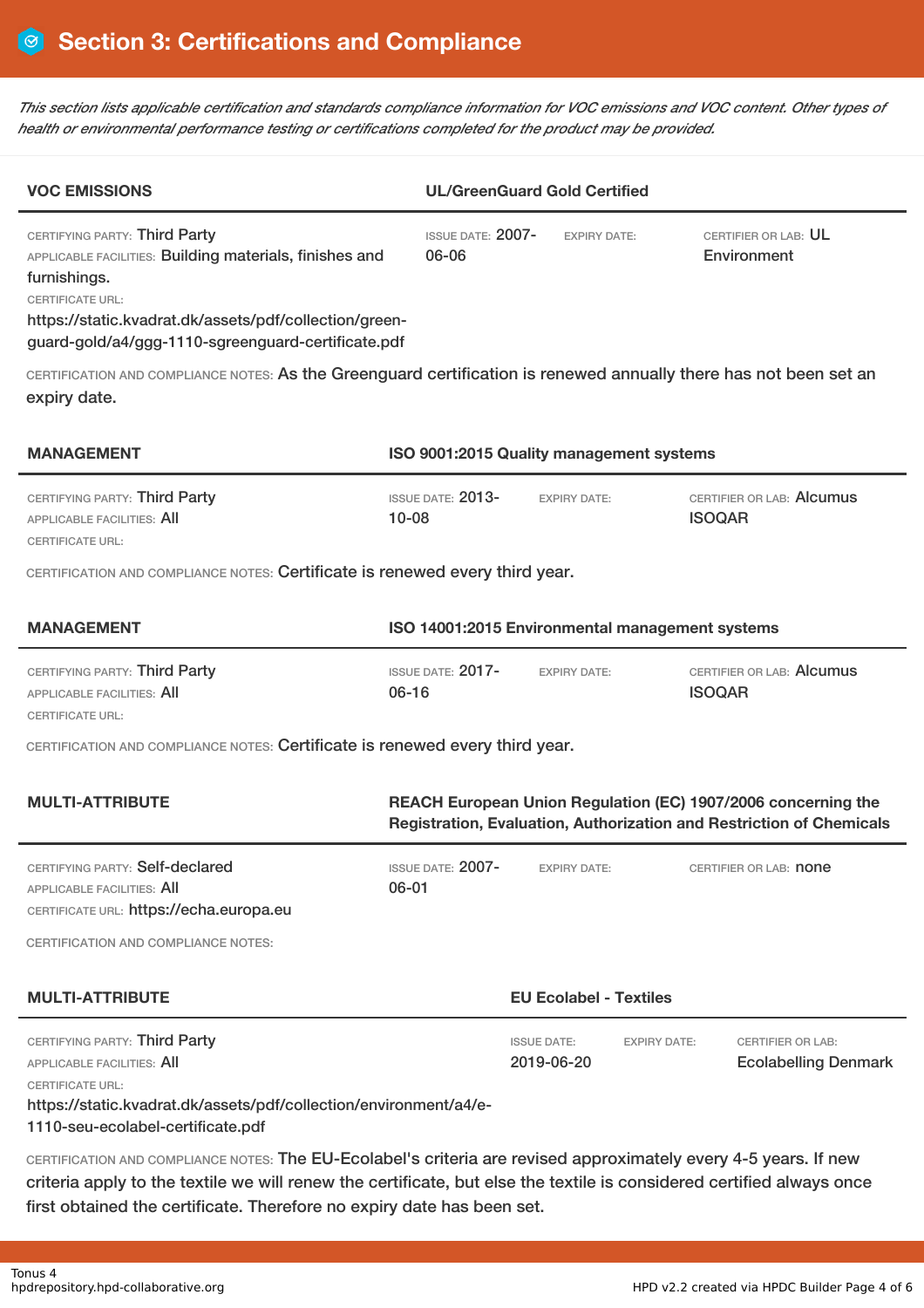This section lists related products or materials that the manufacturer requires or recommends for installation (such as adhesives or fasteners), maintenance, cleaning, or operations. For information relating to the contents of these related products, refer to their *applicable Health Product Declarations, if available.*

No accessories are required for this product.

## **Section 5: General Notes**

Test results for Tonus 4: Abrasion: Approximately 100.000 Martindale rubs, EN ISO 12947. Pilling: Note 3, EN ISO 12945. Lightfastness: Note 5-7, ISO 105-B02. Flame resistance: EN 1021-1/2, BS 5852 part 1, DIN 4102 B2, Önorm B1/Q1, NF D 60 013, UNI 9175 1IM, US Cal. Bull. 117-2013, NFPA 260, IMO A.652 (16), BS 5852 crib 5 (If FR treated).